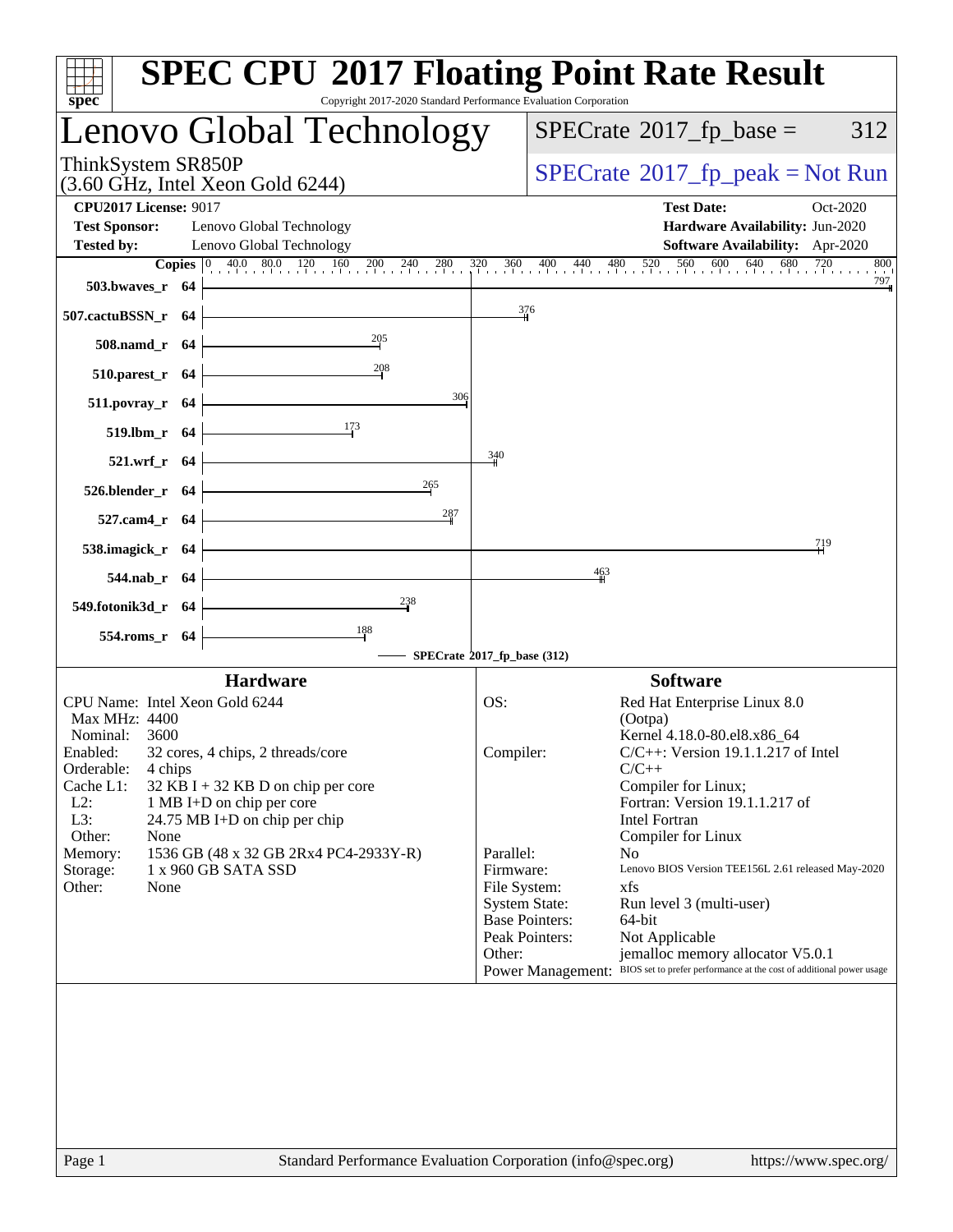

## Lenovo Global Technology

(3.60 GHz, Intel Xeon Gold 6244)

ThinkSystem SR850P<br>  $\begin{array}{c} \text{SPECrate} \textcirc 2017\_fp\_peak = Not Run \\ \text{SPECrate} \textcirc 2017\_fp\_peak = Not Run \end{array}$  $\begin{array}{c} \text{SPECrate} \textcirc 2017\_fp\_peak = Not Run \\ \text{SPECrate} \textcirc 2017\_fp\_peak = Not Run \end{array}$  $\begin{array}{c} \text{SPECrate} \textcirc 2017\_fp\_peak = Not Run \\ \text{SPECrate} \textcirc 2017\_fp\_peak = Not Run \end{array}$  $SPECTate@2017_fp\_base = 312$ 

**[Test Sponsor:](http://www.spec.org/auto/cpu2017/Docs/result-fields.html#TestSponsor)** Lenovo Global Technology **[Hardware Availability:](http://www.spec.org/auto/cpu2017/Docs/result-fields.html#HardwareAvailability)** Jun-2020 **[Tested by:](http://www.spec.org/auto/cpu2017/Docs/result-fields.html#Testedby)** Lenovo Global Technology **[Software Availability:](http://www.spec.org/auto/cpu2017/Docs/result-fields.html#SoftwareAvailability)** Apr-2020

**[CPU2017 License:](http://www.spec.org/auto/cpu2017/Docs/result-fields.html#CPU2017License)** 9017 **[Test Date:](http://www.spec.org/auto/cpu2017/Docs/result-fields.html#TestDate)** Oct-2020

### **[Results Table](http://www.spec.org/auto/cpu2017/Docs/result-fields.html#ResultsTable)**

|                                                     | <b>Base</b>   |                |       |                | <b>Peak</b> |                |       |               |                |              |                |              |                |              |
|-----------------------------------------------------|---------------|----------------|-------|----------------|-------------|----------------|-------|---------------|----------------|--------------|----------------|--------------|----------------|--------------|
| <b>Benchmark</b>                                    | <b>Copies</b> | <b>Seconds</b> | Ratio | <b>Seconds</b> | Ratio       | <b>Seconds</b> | Ratio | <b>Copies</b> | <b>Seconds</b> | <b>Ratio</b> | <b>Seconds</b> | <b>Ratio</b> | <b>Seconds</b> | <b>Ratio</b> |
| 503.bwayes r                                        | 64            | 804            | 798   | 807            | 795         | 805            | 797   |               |                |              |                |              |                |              |
| 507.cactuBSSN r                                     | 64            | 216            | 376   | 215            | 377         | 217            | 373   |               |                |              |                |              |                |              |
| $508$ .namd $r$                                     | 64            | 296            | 205   | 297            | 205         | 297            | 205   |               |                |              |                |              |                |              |
| 510.parest_r                                        | 64            | 805            | 208   | 806            | 208         | 807            | 208   |               |                |              |                |              |                |              |
| 511.povray_r                                        | 64            | 488            | 306   | 489            | 306         | 488            | 306   |               |                |              |                |              |                |              |
| $519.$ lbm r                                        | 64            | 389            | 173   | 389            | 173         | 390            | 173   |               |                |              |                |              |                |              |
| 521.wrf                                             | 64            | 425            | 338   | 421            | 340         | 420            | 341   |               |                |              |                |              |                |              |
| 526.blender r                                       | 64            | 368            | 265   | 368            | 265         | 369            | 264   |               |                |              |                |              |                |              |
| $527$ .cam $4r$                                     | 64            | 389            | 287   | 387            | 289         | 390            | 287   |               |                |              |                |              |                |              |
| 538.imagick_r                                       | 64            | 221            | 719   | 221            | 720         | 223            | 714   |               |                |              |                |              |                |              |
| $544$ .nab_r                                        | 64            | 233            | 463   | 231            | 466         | 234            | 461   |               |                |              |                |              |                |              |
| 549.fotonik3d r                                     | 64            | 1048           | 238   | 1052           | 237         | 1047           | 238   |               |                |              |                |              |                |              |
| $554$ .roms $r$                                     | 64            | 543            | 187   | 540            | 188         | 542            | 188   |               |                |              |                |              |                |              |
| $SPECrate^{\circ}2017$ fp base =<br>312             |               |                |       |                |             |                |       |               |                |              |                |              |                |              |
| $SPECrate^{\circ}2017$ _fp_peak =<br><b>Not Run</b> |               |                |       |                |             |                |       |               |                |              |                |              |                |              |

Results appear in the [order in which they were run](http://www.spec.org/auto/cpu2017/Docs/result-fields.html#RunOrder). Bold underlined text [indicates a median measurement](http://www.spec.org/auto/cpu2017/Docs/result-fields.html#Median).

## **[Compiler Notes](http://www.spec.org/auto/cpu2017/Docs/result-fields.html#CompilerNotes)**

The inconsistent Compiler version information under Compiler Version section is due to a discrepancy in Intel Compiler. The correct version of C/C++ compiler is: Version 19.1.1.217 Build 20200306 Compiler for Linux The correct version of Fortran compiler is: Version 19.1.1.217 Build 20200306 Compiler for Linux

#### **[Submit Notes](http://www.spec.org/auto/cpu2017/Docs/result-fields.html#SubmitNotes)**

 The numactl mechanism was used to bind copies to processors. The config file option 'submit' was used to generate numactl commands to bind each copy to a specific processor. For details, please see the config file.

## **[Operating System Notes](http://www.spec.org/auto/cpu2017/Docs/result-fields.html#OperatingSystemNotes)**

Stack size set to unlimited using "ulimit -s unlimited"

## **[Environment Variables Notes](http://www.spec.org/auto/cpu2017/Docs/result-fields.html#EnvironmentVariablesNotes)**

```
Environment variables set by runcpu before the start of the run:
LD_LIBRARY_PATH =
      "/home/cpu2017-1.1.0-ic19.1.1/lib/intel64:/home/cpu2017-1.1.0-ic19.1.1/j
      e5.0.1-64"
MALLOC_CONF = "retain:true"
```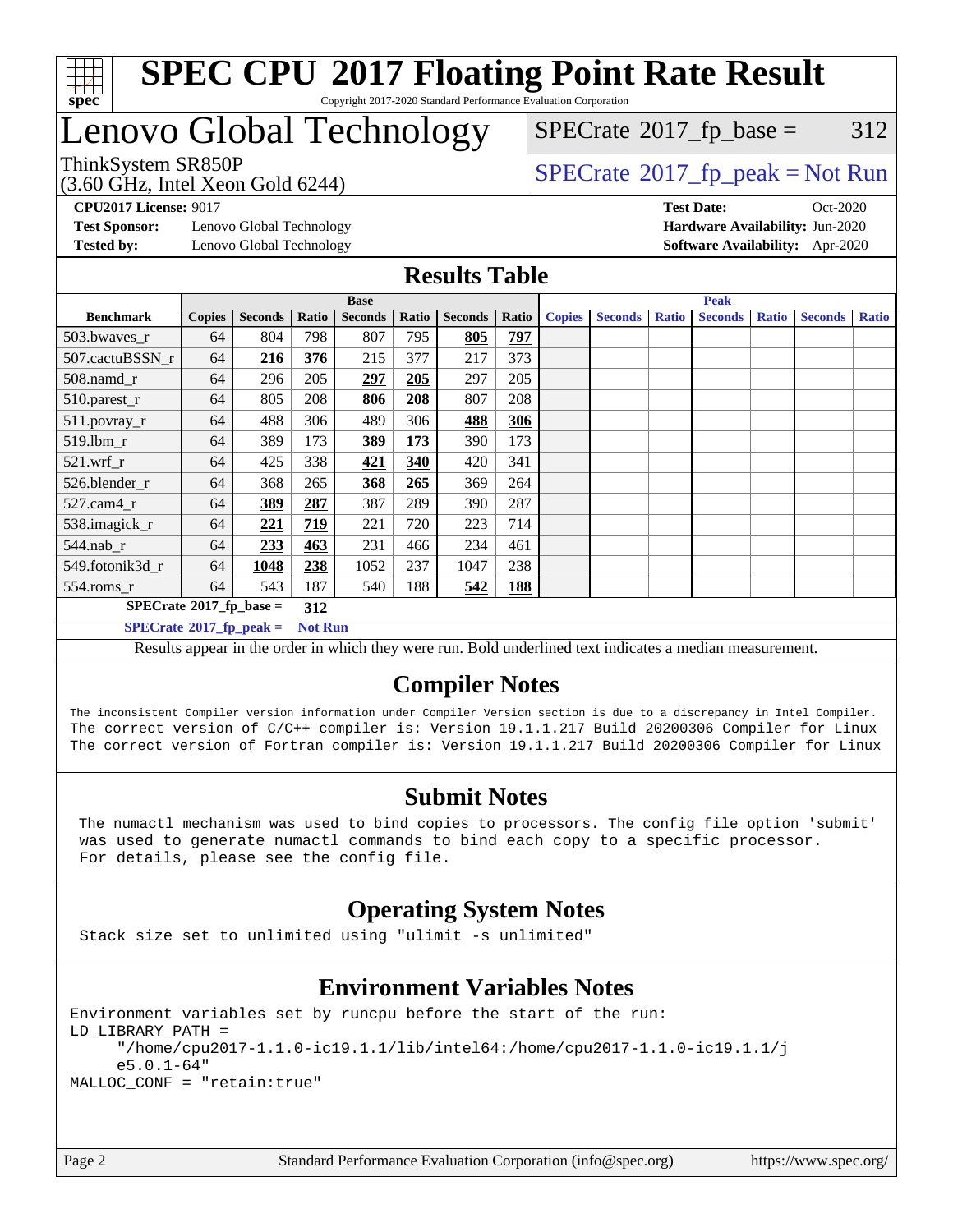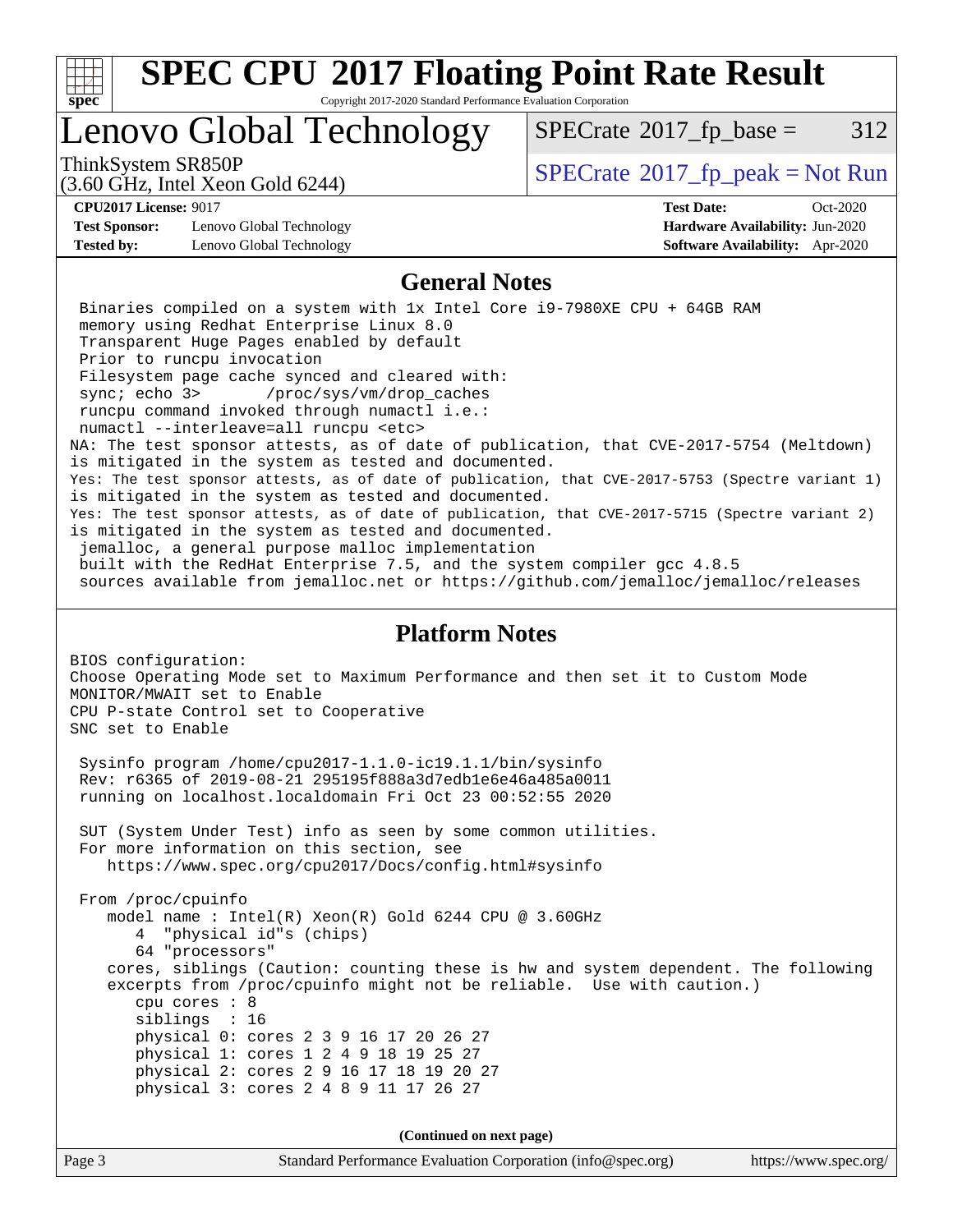

# **[SPEC CPU](http://www.spec.org/auto/cpu2017/Docs/result-fields.html#SPECCPU2017FloatingPointRateResult)[2017 Floating Point Rate Result](http://www.spec.org/auto/cpu2017/Docs/result-fields.html#SPECCPU2017FloatingPointRateResult)**

Copyright 2017-2020 Standard Performance Evaluation Corporation

Lenovo Global Technology

 $SPECTate@2017_fp\_base = 312$ 

(3.60 GHz, Intel Xeon Gold 6244)

ThinkSystem SR850P<br>  $(3.60 \text{ GHz})$  Intel Yeon Gold 6244)<br>  $\boxed{\text{SPECrate}^{\circ}2017\_fp\_peak = Not Run}$  $\boxed{\text{SPECrate}^{\circ}2017\_fp\_peak = Not Run}$  $\boxed{\text{SPECrate}^{\circ}2017\_fp\_peak = Not Run}$ 

**[CPU2017 License:](http://www.spec.org/auto/cpu2017/Docs/result-fields.html#CPU2017License)** 9017 **[Test Date:](http://www.spec.org/auto/cpu2017/Docs/result-fields.html#TestDate)** Oct-2020

**[Test Sponsor:](http://www.spec.org/auto/cpu2017/Docs/result-fields.html#TestSponsor)** Lenovo Global Technology **[Hardware Availability:](http://www.spec.org/auto/cpu2017/Docs/result-fields.html#HardwareAvailability)** Jun-2020 **[Tested by:](http://www.spec.org/auto/cpu2017/Docs/result-fields.html#Testedby)** Lenovo Global Technology **[Software Availability:](http://www.spec.org/auto/cpu2017/Docs/result-fields.html#SoftwareAvailability)** Apr-2020

### **[Platform Notes \(Continued\)](http://www.spec.org/auto/cpu2017/Docs/result-fields.html#PlatformNotes)**

| From 1scpu:                                                                         |                                                                                      |  |  |  |  |
|-------------------------------------------------------------------------------------|--------------------------------------------------------------------------------------|--|--|--|--|
| Architecture:                                                                       | x86 64                                                                               |  |  |  |  |
| $CPU$ op-mode( $s$ ):                                                               | $32$ -bit, $64$ -bit                                                                 |  |  |  |  |
| Byte Order:                                                                         | Little Endian                                                                        |  |  |  |  |
| CPU(s):                                                                             | 64                                                                                   |  |  |  |  |
| On-line CPU $(s)$ list: 0-63                                                        |                                                                                      |  |  |  |  |
| Thread(s) per core:                                                                 | 2                                                                                    |  |  |  |  |
| Core(s) per socket:                                                                 | 8                                                                                    |  |  |  |  |
| Socket(s):                                                                          | 4                                                                                    |  |  |  |  |
| NUMA $node(s):$                                                                     | 8                                                                                    |  |  |  |  |
| Vendor ID:                                                                          | GenuineIntel                                                                         |  |  |  |  |
| CPU family:                                                                         | 6                                                                                    |  |  |  |  |
| Model:                                                                              | 85                                                                                   |  |  |  |  |
| Model name:                                                                         | $Intel(R)$ Xeon $(R)$ Gold 6244 CPU @ 3.60GHz                                        |  |  |  |  |
| Stepping:                                                                           | 6                                                                                    |  |  |  |  |
| CPU MHz:                                                                            | 4067.714                                                                             |  |  |  |  |
| $CPU$ max $MHz$ :                                                                   | 4400.0000                                                                            |  |  |  |  |
| CPU min MHz:                                                                        | 1200.0000                                                                            |  |  |  |  |
| BogoMIPS:                                                                           | 7200.00                                                                              |  |  |  |  |
| Virtualization:                                                                     | $VT - x$                                                                             |  |  |  |  |
| L1d cache:                                                                          | 32K                                                                                  |  |  |  |  |
| Lli cache:                                                                          | 32K                                                                                  |  |  |  |  |
| $L2$ cache:                                                                         | 1024K                                                                                |  |  |  |  |
| $L3$ cache:                                                                         | 25344K                                                                               |  |  |  |  |
| NUMA $node0$ $CPU(s):$                                                              | $0, 2 - 4, 32, 34 - 36$                                                              |  |  |  |  |
| NUMA nodel CPU(s):                                                                  | $1, 5 - 7, 33, 37 - 39$                                                              |  |  |  |  |
| NUMA $node2$ $CPU(s):$                                                              | 8, 9, 11, 14, 40, 41, 43, 46                                                         |  |  |  |  |
| NUMA $node3$ $CPU(s):$                                                              | 10, 12, 13, 15, 42, 44, 45, 47                                                       |  |  |  |  |
| NUMA $node4$ $CPU(s):$                                                              | $16 - 19, 48 - 51$                                                                   |  |  |  |  |
| NUMA $node5$ $CPU(s):$                                                              | $20 - 23, 52 - 55$                                                                   |  |  |  |  |
| NUMA node6 $CPU(s):$                                                                | 24, 26, 27, 29, 56, 58, 59, 61                                                       |  |  |  |  |
| NUMA $node7$ CPU $(s)$ :                                                            | 25, 28, 30, 31, 57, 60, 62, 63                                                       |  |  |  |  |
| Flaqs:                                                                              | fpu vme de pse tsc msr pae mce cx8 apic sep mtrr pge mca cmov                        |  |  |  |  |
|                                                                                     | pat pse36 clflush dts acpi mmx fxsr sse sse2 ss ht tm pbe syscall nx pdpelgb rdtscp  |  |  |  |  |
| lm constant_tsc art arch_perfmon pebs bts rep_good nopl xtopology nonstop_tsc cpuid |                                                                                      |  |  |  |  |
| aperfmperf pni pclmulqdq dtes64 monitor ds_cpl vmx smx est tm2 ssse3 sdbg fma cx16  |                                                                                      |  |  |  |  |
| xtpr pdcm pcid dca sse4_1 sse4_2 x2apic movbe popcnt tsc_deadline_timer aes xsave   |                                                                                      |  |  |  |  |
| avx f16c rdrand lahf_lm abm 3dnowprefetch cpuid_fault epb cat_13 cdp_13             |                                                                                      |  |  |  |  |
| invpcid_single intel_ppin ssbd mba ibrs ibpb stibp ibrs_enhanced tpr_shadow vnmi    |                                                                                      |  |  |  |  |
| flexpriority ept vpid fsgsbase tsc_adjust bmil hle avx2 smep bmi2 erms invpcid rtm  |                                                                                      |  |  |  |  |
|                                                                                     | cqm mpx rdt_a avx512f avx512dq rdseed adx smap clflushopt clwb intel_pt avx512cd     |  |  |  |  |
|                                                                                     | avx512bw avx512vl xsaveopt xsavec xgetbvl xsaves cqm_llc cqm_occup_llc cqm_mbm_total |  |  |  |  |
|                                                                                     | cqm_mbm_local dtherm ida arat pln pts hwp hwp_act_window hwp_epp hwp_pkg_req pku     |  |  |  |  |
|                                                                                     | ospke avx512_vnni flush_l1d arch_capabilities                                        |  |  |  |  |
|                                                                                     |                                                                                      |  |  |  |  |
| /proc/cpuinfo cache data                                                            |                                                                                      |  |  |  |  |
|                                                                                     |                                                                                      |  |  |  |  |

**(Continued on next page)**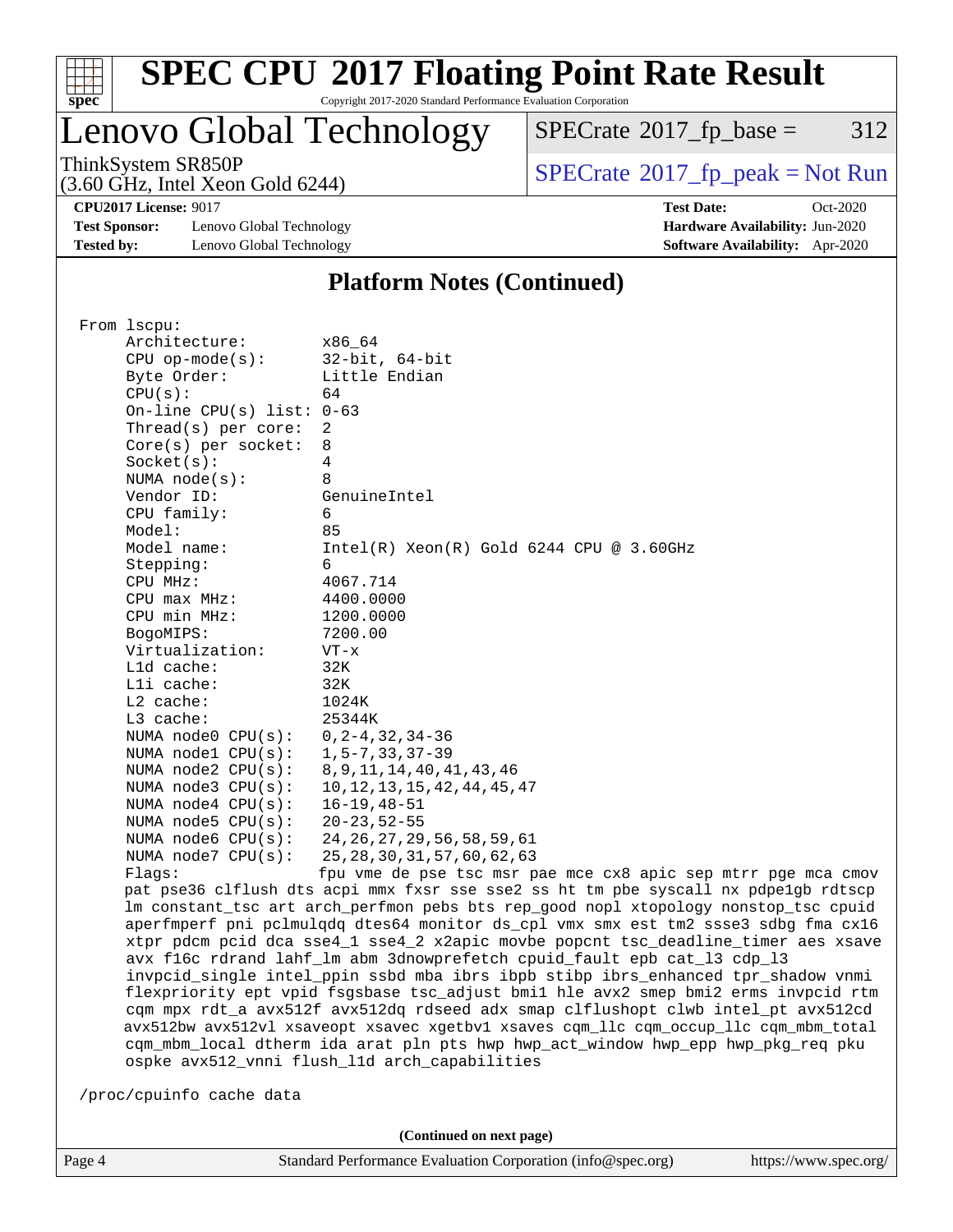

# **[SPEC CPU](http://www.spec.org/auto/cpu2017/Docs/result-fields.html#SPECCPU2017FloatingPointRateResult)[2017 Floating Point Rate Result](http://www.spec.org/auto/cpu2017/Docs/result-fields.html#SPECCPU2017FloatingPointRateResult)**

Copyright 2017-2020 Standard Performance Evaluation Corporation

## Lenovo Global Technology

 $SPECTate$ <sup>®</sup>[2017\\_fp\\_base =](http://www.spec.org/auto/cpu2017/Docs/result-fields.html#SPECrate2017fpbase) 312

ThinkSystem SR850P<br>(3.60 GHz, Intel Xeon Gold 6244)  $\begin{array}{c} | \text{SPECrate} \textdegree 2017\_fp\_peak = Not Run \end{array}$  $\begin{array}{c} | \text{SPECrate} \textdegree 2017\_fp\_peak = Not Run \end{array}$  $\begin{array}{c} | \text{SPECrate} \textdegree 2017\_fp\_peak = Not Run \end{array}$ 

**[Test Sponsor:](http://www.spec.org/auto/cpu2017/Docs/result-fields.html#TestSponsor)** Lenovo Global Technology **[Hardware Availability:](http://www.spec.org/auto/cpu2017/Docs/result-fields.html#HardwareAvailability)** Jun-2020 **[Tested by:](http://www.spec.org/auto/cpu2017/Docs/result-fields.html#Testedby)** Lenovo Global Technology **[Software Availability:](http://www.spec.org/auto/cpu2017/Docs/result-fields.html#SoftwareAvailability)** Apr-2020

(3.60 GHz, Intel Xeon Gold 6244)

**[CPU2017 License:](http://www.spec.org/auto/cpu2017/Docs/result-fields.html#CPU2017License)** 9017 **[Test Date:](http://www.spec.org/auto/cpu2017/Docs/result-fields.html#TestDate)** Oct-2020

### **[Platform Notes \(Continued\)](http://www.spec.org/auto/cpu2017/Docs/result-fields.html#PlatformNotes)**

cache size : 25344 KB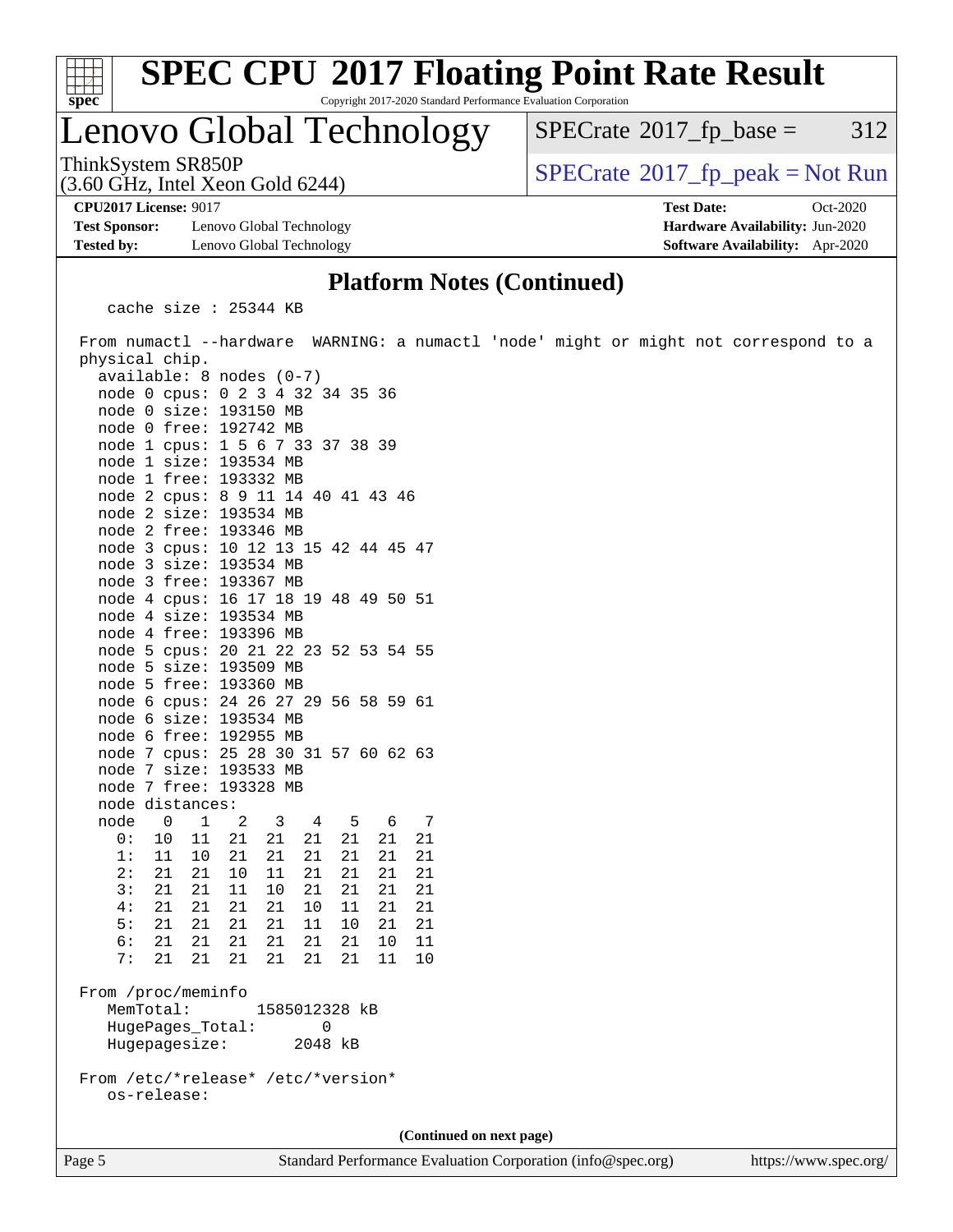

Lenovo Global Technology

 $SPECTate$ <sup>®</sup>[2017\\_fp\\_base =](http://www.spec.org/auto/cpu2017/Docs/result-fields.html#SPECrate2017fpbase) 312

(3.60 GHz, Intel Xeon Gold 6244)

ThinkSystem SR850P<br>  $SPECTI<sub>2</sub>$  [SPECrate](http://www.spec.org/auto/cpu2017/Docs/result-fields.html#SPECrate2017fppeak)®[2017\\_fp\\_peak = N](http://www.spec.org/auto/cpu2017/Docs/result-fields.html#SPECrate2017fppeak)ot Run

**[Test Sponsor:](http://www.spec.org/auto/cpu2017/Docs/result-fields.html#TestSponsor)** Lenovo Global Technology **[Hardware Availability:](http://www.spec.org/auto/cpu2017/Docs/result-fields.html#HardwareAvailability)** Jun-2020 **[Tested by:](http://www.spec.org/auto/cpu2017/Docs/result-fields.html#Testedby)** Lenovo Global Technology **[Software Availability:](http://www.spec.org/auto/cpu2017/Docs/result-fields.html#SoftwareAvailability)** Apr-2020

**[CPU2017 License:](http://www.spec.org/auto/cpu2017/Docs/result-fields.html#CPU2017License)** 9017 **[Test Date:](http://www.spec.org/auto/cpu2017/Docs/result-fields.html#TestDate)** Oct-2020

#### **[Platform Notes \(Continued\)](http://www.spec.org/auto/cpu2017/Docs/result-fields.html#PlatformNotes)**

 NAME="Red Hat Enterprise Linux" VERSION="8.0 (Ootpa)" ID="rhel" ID\_LIKE="fedora" VERSION\_ID="8.0" PLATFORM\_ID="platform:el8" PRETTY\_NAME="Red Hat Enterprise Linux 8.0 (Ootpa)" ANSI\_COLOR="0;31" redhat-release: Red Hat Enterprise Linux release 8.0 (Ootpa) system-release: Red Hat Enterprise Linux release 8.0 (Ootpa) system-release-cpe: cpe:/o:redhat:enterprise\_linux:8.0:ga uname -a: Linux localhost.localdomain 4.18.0-80.el8.x86\_64 #1 SMP Wed Mar 13 12:02:46 UTC 2019 x86\_64 x86\_64 x86\_64 GNU/Linux Kernel self-reported vulnerability status: CVE-2018-3620 (L1 Terminal Fault): Not affected<br>Microarchitectural Data Sampling: No status reported Microarchitectural Data Sampling: CVE-2017-5754 (Meltdown): Not affected CVE-2018-3639 (Speculative Store Bypass): Mitigation: Speculative Store Bypass disabled via prctl and seccomp CVE-2017-5753 (Spectre variant 1): Mitigation: \_\_user pointer sanitization CVE-2017-5715 (Spectre variant 2): Mitigation: Enhanced IBRS, IBPB: conditional, RSB filling run-level 3 Oct 23 00:50 SPEC is set to: /home/cpu2017-1.1.0-ic19.1.1 Filesystem Type Size Used Avail Use% Mounted on /dev/sda4 xfs 839G 22G 817G 3% /home From /sys/devices/virtual/dmi/id BIOS: Lenovo -[TEE156L-2.61]- 05/20/2020 Vendor: Lenovo Product: ThinkSystem SR850P -[7D2HCTO1WW]- Product Family: ThinkSystem Serial: 1234567890 Additional information from dmidecode follows. WARNING: Use caution when you interpret this section. The 'dmidecode' program reads system data which is "intended to allow hardware to be accurately determined", but the intent may not be met, as there are frequent changes to hardware, firmware, and the "DMTF SMBIOS" standard. Memory: 48x Samsung M393A4K40CB2-CVF 32 GB 2 rank 2933

**(Continued on next page)**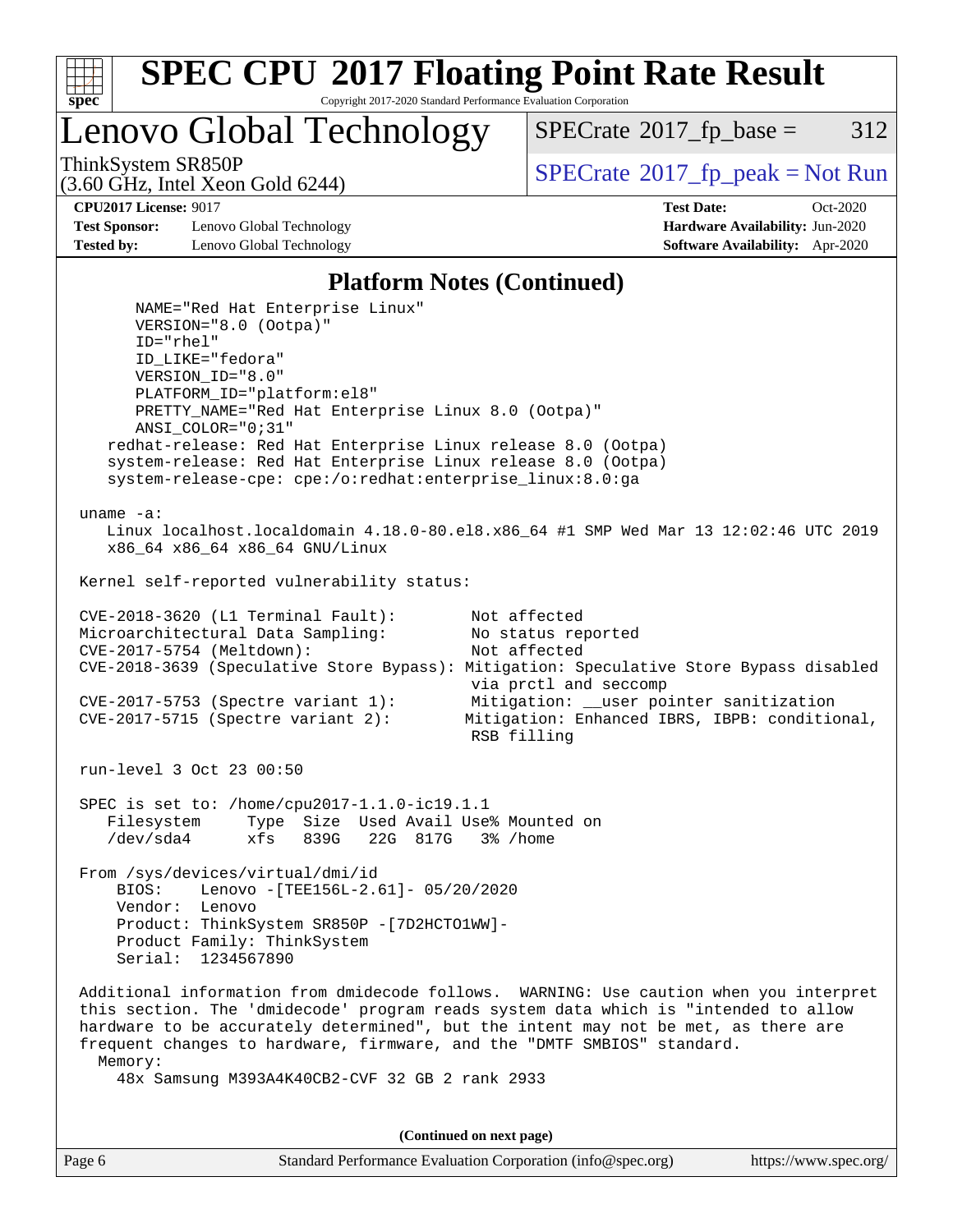

# **[SPEC CPU](http://www.spec.org/auto/cpu2017/Docs/result-fields.html#SPECCPU2017FloatingPointRateResult)[2017 Floating Point Rate Result](http://www.spec.org/auto/cpu2017/Docs/result-fields.html#SPECCPU2017FloatingPointRateResult)**

Copyright 2017-2020 Standard Performance Evaluation Corporation

## Lenovo Global Technology

 $SPECTate@2017_fp\_base = 312$ 

(3.60 GHz, Intel Xeon Gold 6244)

ThinkSystem SR850P<br>  $(3.60 \text{ GHz})$  Intel Yeon Gold 6244)<br>  $\boxed{\text{SPECrate}^{\circ}2017\_fp\_peak = Not Run}$  $\boxed{\text{SPECrate}^{\circ}2017\_fp\_peak = Not Run}$  $\boxed{\text{SPECrate}^{\circ}2017\_fp\_peak = Not Run}$ 

**[Test Sponsor:](http://www.spec.org/auto/cpu2017/Docs/result-fields.html#TestSponsor)** Lenovo Global Technology **[Hardware Availability:](http://www.spec.org/auto/cpu2017/Docs/result-fields.html#HardwareAvailability)** Jun-2020 **[Tested by:](http://www.spec.org/auto/cpu2017/Docs/result-fields.html#Testedby)** Lenovo Global Technology **[Software Availability:](http://www.spec.org/auto/cpu2017/Docs/result-fields.html#SoftwareAvailability)** Apr-2020

**[CPU2017 License:](http://www.spec.org/auto/cpu2017/Docs/result-fields.html#CPU2017License)** 9017 **[Test Date:](http://www.spec.org/auto/cpu2017/Docs/result-fields.html#TestDate)** Oct-2020

### **[Platform Notes \(Continued\)](http://www.spec.org/auto/cpu2017/Docs/result-fields.html#PlatformNotes)**

(End of data from sysinfo program)

### **[Compiler Version Notes](http://www.spec.org/auto/cpu2017/Docs/result-fields.html#CompilerVersionNotes)**

| C                                                               | 519.1bm_r(base) 538.imagick_r(base) 544.nab_r(base)                                                                                              |                       |  |  |  |
|-----------------------------------------------------------------|--------------------------------------------------------------------------------------------------------------------------------------------------|-----------------------|--|--|--|
|                                                                 |                                                                                                                                                  |                       |  |  |  |
|                                                                 | Intel(R) C Compiler for applications running on $Intel(R) 64$ , Version 2021.1<br>NextGen Build 20200304                                         |                       |  |  |  |
| Copyright (C) 1985-2020 Intel Corporation. All rights reserved. |                                                                                                                                                  |                       |  |  |  |
|                                                                 |                                                                                                                                                  |                       |  |  |  |
|                                                                 |                                                                                                                                                  |                       |  |  |  |
| $C++$                                                           | $\vert$ 508.namd_r(base) 510.parest_r(base)                                                                                                      |                       |  |  |  |
| NextGen Build 20200304                                          | Intel(R) C++ Compiler for applications running on Intel(R) 64, Version 2021.1                                                                    |                       |  |  |  |
|                                                                 | Copyright (C) 1985-2020 Intel Corporation. All rights reserved.                                                                                  |                       |  |  |  |
|                                                                 |                                                                                                                                                  |                       |  |  |  |
|                                                                 | C++, C $  511.povray_r(base) 526.blender_r(base)$                                                                                                |                       |  |  |  |
| NextGen Build 20200304                                          | Intel(R) C++ Compiler for applications running on Intel(R) $64$ , Version 2021.1                                                                 |                       |  |  |  |
|                                                                 | Copyright (C) 1985-2020 Intel Corporation. All rights reserved.<br>Intel(R) C Compiler for applications running on $Intel(R)$ 64, Version 2021.1 |                       |  |  |  |
| NextGen Build 20200304                                          |                                                                                                                                                  |                       |  |  |  |
|                                                                 | Copyright (C) 1985-2020 Intel Corporation. All rights reserved.                                                                                  |                       |  |  |  |
|                                                                 |                                                                                                                                                  |                       |  |  |  |
|                                                                 | $C++$ , C, Fortran   507.cactuBSSN_r(base)                                                                                                       |                       |  |  |  |
|                                                                 |                                                                                                                                                  |                       |  |  |  |
| NextGen Build 20200304                                          | Intel(R) $C++$ Compiler for applications running on Intel(R) 64, Version 2021.1                                                                  |                       |  |  |  |
|                                                                 | Copyright (C) 1985-2020 Intel Corporation. All rights reserved.                                                                                  |                       |  |  |  |
| NextGen Build 20200304                                          | Intel(R) C Compiler for applications running on $Intel(R) 64$ , Version 2021.1                                                                   |                       |  |  |  |
|                                                                 | Copyright (C) 1985-2020 Intel Corporation. All rights reserved.                                                                                  |                       |  |  |  |
|                                                                 | $Intel(R)$ Fortran Intel(R) 64 Compiler for applications running on Intel(R)                                                                     |                       |  |  |  |
|                                                                 | 64, Version 19.1.1.217 Build 20200306<br>Copyright (C) 1985-2020 Intel Corporation. All rights reserved.                                         |                       |  |  |  |
|                                                                 |                                                                                                                                                  |                       |  |  |  |
|                                                                 |                                                                                                                                                  |                       |  |  |  |
|                                                                 |                                                                                                                                                  |                       |  |  |  |
| (Continued on next page)                                        |                                                                                                                                                  |                       |  |  |  |
| Page 7                                                          | Standard Performance Evaluation Corporation (info@spec.org)                                                                                      | https://www.spec.org/ |  |  |  |
|                                                                 |                                                                                                                                                  |                       |  |  |  |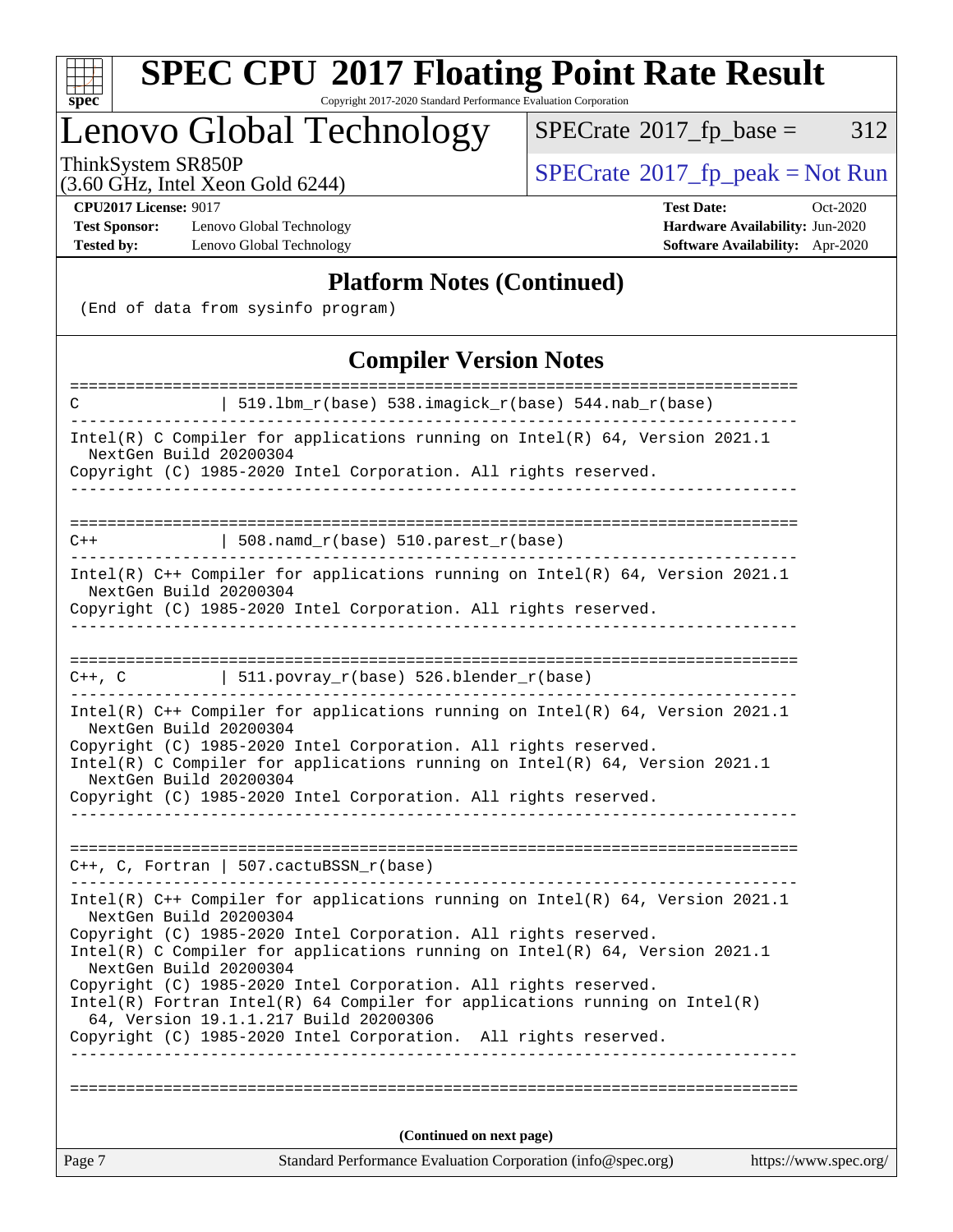

# Lenovo Global Technology

 $SPECTate@2017_fp\_base = 312$ 

(3.60 GHz, Intel Xeon Gold 6244)

ThinkSystem SR850P<br>  $(3.60 \text{ GHz, Intel Yoon Gold } 6244)$  [SPECrate](http://www.spec.org/auto/cpu2017/Docs/result-fields.html#SPECrate2017fppeak)®[2017\\_fp\\_peak = N](http://www.spec.org/auto/cpu2017/Docs/result-fields.html#SPECrate2017fppeak)ot Run

**[Test Sponsor:](http://www.spec.org/auto/cpu2017/Docs/result-fields.html#TestSponsor)** Lenovo Global Technology **[Hardware Availability:](http://www.spec.org/auto/cpu2017/Docs/result-fields.html#HardwareAvailability)** Jun-2020 **[Tested by:](http://www.spec.org/auto/cpu2017/Docs/result-fields.html#Testedby)** Lenovo Global Technology **[Software Availability:](http://www.spec.org/auto/cpu2017/Docs/result-fields.html#SoftwareAvailability)** Apr-2020

**[CPU2017 License:](http://www.spec.org/auto/cpu2017/Docs/result-fields.html#CPU2017License)** 9017 **[Test Date:](http://www.spec.org/auto/cpu2017/Docs/result-fields.html#TestDate)** Oct-2020

## **[Compiler Version Notes \(Continued\)](http://www.spec.org/auto/cpu2017/Docs/result-fields.html#CompilerVersionNotes)**

| Intel(R) Fortran Intel(R) 64 Compiler for applications running on Intel(R)<br>64, Version 19.1.1.217 Build 20200306<br>Copyright (C) 1985-2020 Intel Corporation. All rights reserved.                                                                                                                                                                                |
|-----------------------------------------------------------------------------------------------------------------------------------------------------------------------------------------------------------------------------------------------------------------------------------------------------------------------------------------------------------------------|
| Fortran, C $\vert$ 521.wrf_r(base) 527.cam4_r(base)                                                                                                                                                                                                                                                                                                                   |
| Intel(R) Fortran Intel(R) 64 Compiler for applications running on Intel(R)<br>64, Version 19.1.1.217 Build 20200306<br>Copyright (C) 1985-2020 Intel Corporation. All rights reserved.<br>Intel(R) C Compiler for applications running on Intel(R) $64$ , Version 2021.1<br>NextGen Build 20200304<br>Copyright (C) 1985-2020 Intel Corporation. All rights reserved. |

**[Base Compiler Invocation](http://www.spec.org/auto/cpu2017/Docs/result-fields.html#BaseCompilerInvocation)**

[C benchmarks](http://www.spec.org/auto/cpu2017/Docs/result-fields.html#Cbenchmarks): [icc](http://www.spec.org/cpu2017/results/res2020q4/cpu2017-20201026-24290.flags.html#user_CCbase_intel_icc_66fc1ee009f7361af1fbd72ca7dcefbb700085f36577c54f309893dd4ec40d12360134090235512931783d35fd58c0460139e722d5067c5574d8eaf2b3e37e92)

[C++ benchmarks:](http://www.spec.org/auto/cpu2017/Docs/result-fields.html#CXXbenchmarks) [icpc](http://www.spec.org/cpu2017/results/res2020q4/cpu2017-20201026-24290.flags.html#user_CXXbase_intel_icpc_c510b6838c7f56d33e37e94d029a35b4a7bccf4766a728ee175e80a419847e808290a9b78be685c44ab727ea267ec2f070ec5dc83b407c0218cded6866a35d07)

[Fortran benchmarks](http://www.spec.org/auto/cpu2017/Docs/result-fields.html#Fortranbenchmarks): [ifort](http://www.spec.org/cpu2017/results/res2020q4/cpu2017-20201026-24290.flags.html#user_FCbase_intel_ifort_8111460550e3ca792625aed983ce982f94888b8b503583aa7ba2b8303487b4d8a21a13e7191a45c5fd58ff318f48f9492884d4413fa793fd88dd292cad7027ca)

[Benchmarks using both Fortran and C](http://www.spec.org/auto/cpu2017/Docs/result-fields.html#BenchmarksusingbothFortranandC): [ifort](http://www.spec.org/cpu2017/results/res2020q4/cpu2017-20201026-24290.flags.html#user_CC_FCbase_intel_ifort_8111460550e3ca792625aed983ce982f94888b8b503583aa7ba2b8303487b4d8a21a13e7191a45c5fd58ff318f48f9492884d4413fa793fd88dd292cad7027ca) [icc](http://www.spec.org/cpu2017/results/res2020q4/cpu2017-20201026-24290.flags.html#user_CC_FCbase_intel_icc_66fc1ee009f7361af1fbd72ca7dcefbb700085f36577c54f309893dd4ec40d12360134090235512931783d35fd58c0460139e722d5067c5574d8eaf2b3e37e92)

[Benchmarks using both C and C++](http://www.spec.org/auto/cpu2017/Docs/result-fields.html#BenchmarksusingbothCandCXX): [icpc](http://www.spec.org/cpu2017/results/res2020q4/cpu2017-20201026-24290.flags.html#user_CC_CXXbase_intel_icpc_c510b6838c7f56d33e37e94d029a35b4a7bccf4766a728ee175e80a419847e808290a9b78be685c44ab727ea267ec2f070ec5dc83b407c0218cded6866a35d07) [icc](http://www.spec.org/cpu2017/results/res2020q4/cpu2017-20201026-24290.flags.html#user_CC_CXXbase_intel_icc_66fc1ee009f7361af1fbd72ca7dcefbb700085f36577c54f309893dd4ec40d12360134090235512931783d35fd58c0460139e722d5067c5574d8eaf2b3e37e92)

[Benchmarks using Fortran, C, and C++:](http://www.spec.org/auto/cpu2017/Docs/result-fields.html#BenchmarksusingFortranCandCXX) [icpc](http://www.spec.org/cpu2017/results/res2020q4/cpu2017-20201026-24290.flags.html#user_CC_CXX_FCbase_intel_icpc_c510b6838c7f56d33e37e94d029a35b4a7bccf4766a728ee175e80a419847e808290a9b78be685c44ab727ea267ec2f070ec5dc83b407c0218cded6866a35d07) [icc](http://www.spec.org/cpu2017/results/res2020q4/cpu2017-20201026-24290.flags.html#user_CC_CXX_FCbase_intel_icc_66fc1ee009f7361af1fbd72ca7dcefbb700085f36577c54f309893dd4ec40d12360134090235512931783d35fd58c0460139e722d5067c5574d8eaf2b3e37e92) [ifort](http://www.spec.org/cpu2017/results/res2020q4/cpu2017-20201026-24290.flags.html#user_CC_CXX_FCbase_intel_ifort_8111460550e3ca792625aed983ce982f94888b8b503583aa7ba2b8303487b4d8a21a13e7191a45c5fd58ff318f48f9492884d4413fa793fd88dd292cad7027ca)

## **[Base Portability Flags](http://www.spec.org/auto/cpu2017/Docs/result-fields.html#BasePortabilityFlags)**

 503.bwaves\_r: [-DSPEC\\_LP64](http://www.spec.org/cpu2017/results/res2020q4/cpu2017-20201026-24290.flags.html#suite_basePORTABILITY503_bwaves_r_DSPEC_LP64) 507.cactuBSSN\_r: [-DSPEC\\_LP64](http://www.spec.org/cpu2017/results/res2020q4/cpu2017-20201026-24290.flags.html#suite_basePORTABILITY507_cactuBSSN_r_DSPEC_LP64) 508.namd\_r: [-DSPEC\\_LP64](http://www.spec.org/cpu2017/results/res2020q4/cpu2017-20201026-24290.flags.html#suite_basePORTABILITY508_namd_r_DSPEC_LP64)

**(Continued on next page)**

Page 8 Standard Performance Evaluation Corporation [\(info@spec.org\)](mailto:info@spec.org) <https://www.spec.org/>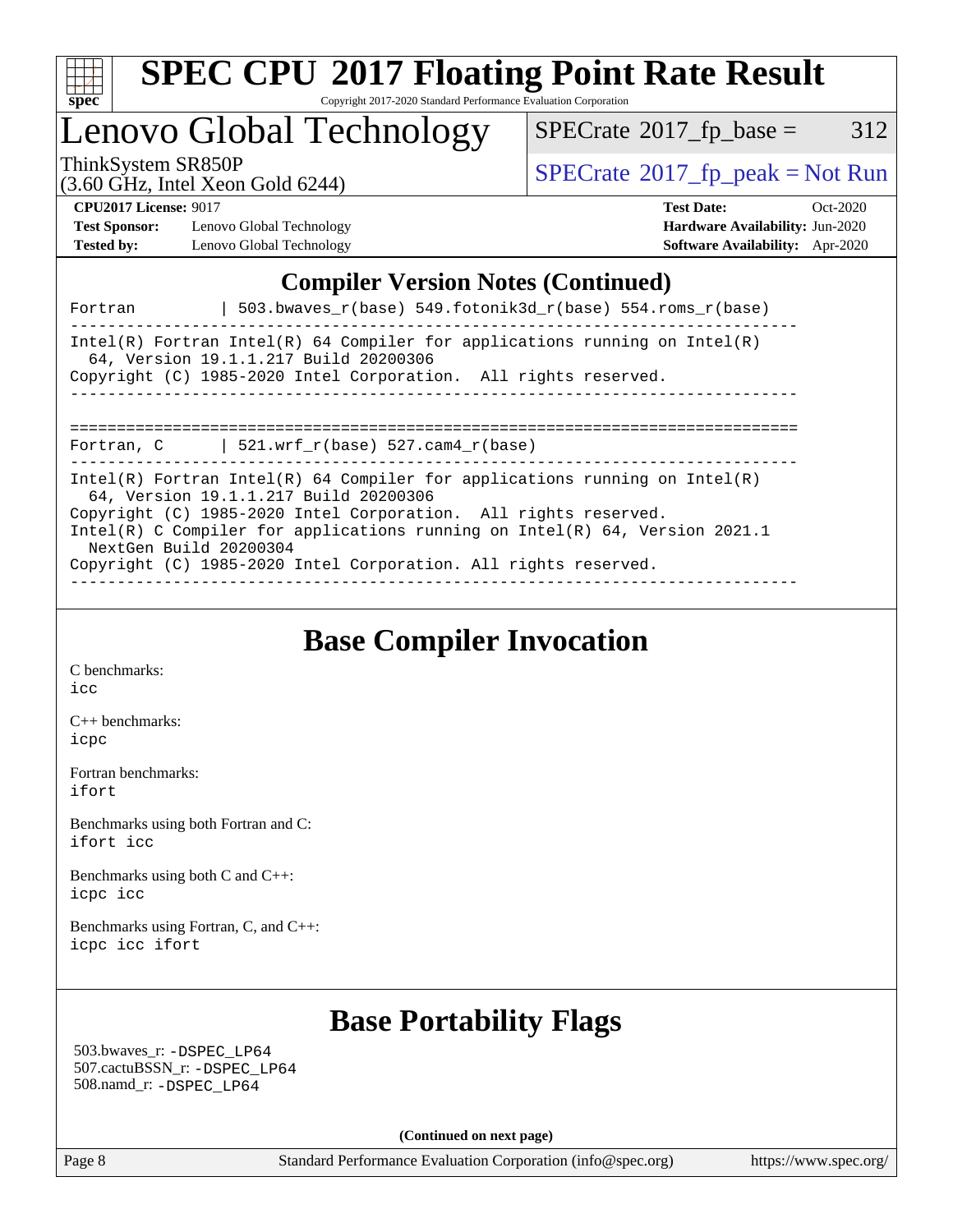

## Lenovo Global Technology

 $SPECTate$ <sup>®</sup>[2017\\_fp\\_base =](http://www.spec.org/auto/cpu2017/Docs/result-fields.html#SPECrate2017fpbase) 312

(3.60 GHz, Intel Xeon Gold 6244)

**[Test Sponsor:](http://www.spec.org/auto/cpu2017/Docs/result-fields.html#TestSponsor)** Lenovo Global Technology **[Hardware Availability:](http://www.spec.org/auto/cpu2017/Docs/result-fields.html#HardwareAvailability)** Jun-2020 **[Tested by:](http://www.spec.org/auto/cpu2017/Docs/result-fields.html#Testedby)** Lenovo Global Technology **[Software Availability:](http://www.spec.org/auto/cpu2017/Docs/result-fields.html#SoftwareAvailability)** Apr-2020

ThinkSystem SR850P<br>  $(3.60 \text{ GHz, Intel Yoon Gold } 6244)$  [SPECrate](http://www.spec.org/auto/cpu2017/Docs/result-fields.html#SPECrate2017fppeak)®[2017\\_fp\\_peak = N](http://www.spec.org/auto/cpu2017/Docs/result-fields.html#SPECrate2017fppeak)ot Run

**[CPU2017 License:](http://www.spec.org/auto/cpu2017/Docs/result-fields.html#CPU2017License)** 9017 **[Test Date:](http://www.spec.org/auto/cpu2017/Docs/result-fields.html#TestDate)** Oct-2020

## **[Base Portability Flags \(Continued\)](http://www.spec.org/auto/cpu2017/Docs/result-fields.html#BasePortabilityFlags)**

 510.parest\_r: [-DSPEC\\_LP64](http://www.spec.org/cpu2017/results/res2020q4/cpu2017-20201026-24290.flags.html#suite_basePORTABILITY510_parest_r_DSPEC_LP64) 511.povray\_r: [-DSPEC\\_LP64](http://www.spec.org/cpu2017/results/res2020q4/cpu2017-20201026-24290.flags.html#suite_basePORTABILITY511_povray_r_DSPEC_LP64) 519.lbm\_r: [-DSPEC\\_LP64](http://www.spec.org/cpu2017/results/res2020q4/cpu2017-20201026-24290.flags.html#suite_basePORTABILITY519_lbm_r_DSPEC_LP64) 521.wrf\_r: [-DSPEC\\_LP64](http://www.spec.org/cpu2017/results/res2020q4/cpu2017-20201026-24290.flags.html#suite_basePORTABILITY521_wrf_r_DSPEC_LP64) [-DSPEC\\_CASE\\_FLAG](http://www.spec.org/cpu2017/results/res2020q4/cpu2017-20201026-24290.flags.html#b521.wrf_r_baseCPORTABILITY_DSPEC_CASE_FLAG) [-convert big\\_endian](http://www.spec.org/cpu2017/results/res2020q4/cpu2017-20201026-24290.flags.html#user_baseFPORTABILITY521_wrf_r_convert_big_endian_c3194028bc08c63ac5d04de18c48ce6d347e4e562e8892b8bdbdc0214820426deb8554edfa529a3fb25a586e65a3d812c835984020483e7e73212c4d31a38223) 526.blender\_r: [-DSPEC\\_LP64](http://www.spec.org/cpu2017/results/res2020q4/cpu2017-20201026-24290.flags.html#suite_basePORTABILITY526_blender_r_DSPEC_LP64) [-DSPEC\\_LINUX](http://www.spec.org/cpu2017/results/res2020q4/cpu2017-20201026-24290.flags.html#b526.blender_r_baseCPORTABILITY_DSPEC_LINUX) [-funsigned-char](http://www.spec.org/cpu2017/results/res2020q4/cpu2017-20201026-24290.flags.html#user_baseCPORTABILITY526_blender_r_force_uchar_40c60f00ab013830e2dd6774aeded3ff59883ba5a1fc5fc14077f794d777847726e2a5858cbc7672e36e1b067e7e5c1d9a74f7176df07886a243d7cc18edfe67) 527.cam4\_r: [-DSPEC\\_LP64](http://www.spec.org/cpu2017/results/res2020q4/cpu2017-20201026-24290.flags.html#suite_basePORTABILITY527_cam4_r_DSPEC_LP64) [-DSPEC\\_CASE\\_FLAG](http://www.spec.org/cpu2017/results/res2020q4/cpu2017-20201026-24290.flags.html#b527.cam4_r_baseCPORTABILITY_DSPEC_CASE_FLAG) 538.imagick\_r: [-DSPEC\\_LP64](http://www.spec.org/cpu2017/results/res2020q4/cpu2017-20201026-24290.flags.html#suite_basePORTABILITY538_imagick_r_DSPEC_LP64) 544.nab\_r: [-DSPEC\\_LP64](http://www.spec.org/cpu2017/results/res2020q4/cpu2017-20201026-24290.flags.html#suite_basePORTABILITY544_nab_r_DSPEC_LP64) 549.fotonik3d\_r: [-DSPEC\\_LP64](http://www.spec.org/cpu2017/results/res2020q4/cpu2017-20201026-24290.flags.html#suite_basePORTABILITY549_fotonik3d_r_DSPEC_LP64) 554.roms\_r: [-DSPEC\\_LP64](http://www.spec.org/cpu2017/results/res2020q4/cpu2017-20201026-24290.flags.html#suite_basePORTABILITY554_roms_r_DSPEC_LP64)

## **[Base Optimization Flags](http://www.spec.org/auto/cpu2017/Docs/result-fields.html#BaseOptimizationFlags)**

#### [C benchmarks](http://www.spec.org/auto/cpu2017/Docs/result-fields.html#Cbenchmarks):

```
-m64 -qnextgen -std=c11
-Wl,-plugin-opt=-x86-branches-within-32B-boundaries -Wl,-z,muldefs
-fuse-ld=gold -xCORE-AVX512 -Ofast -ffast-math -flto -mfpmath=sse
-funroll-loops -qopt-mem-layout-trans=4
-L/usr/local/jemalloc64-5.0.1/lib -ljemalloc
```
[C++ benchmarks:](http://www.spec.org/auto/cpu2017/Docs/result-fields.html#CXXbenchmarks)

[-m64](http://www.spec.org/cpu2017/results/res2020q4/cpu2017-20201026-24290.flags.html#user_CXXbase_m64-icc) [-qnextgen](http://www.spec.org/cpu2017/results/res2020q4/cpu2017-20201026-24290.flags.html#user_CXXbase_f-qnextgen) [-Wl,-plugin-opt=-x86-branches-within-32B-boundaries](http://www.spec.org/cpu2017/results/res2020q4/cpu2017-20201026-24290.flags.html#user_CXXbase_f-x86-branches-within-32B-boundaries_0098b4e4317ae60947b7b728078a624952a08ac37a3c797dfb4ffeb399e0c61a9dd0f2f44ce917e9361fb9076ccb15e7824594512dd315205382d84209e912f3) [-Wl,-z,muldefs](http://www.spec.org/cpu2017/results/res2020q4/cpu2017-20201026-24290.flags.html#user_CXXbase_link_force_multiple1_b4cbdb97b34bdee9ceefcfe54f4c8ea74255f0b02a4b23e853cdb0e18eb4525ac79b5a88067c842dd0ee6996c24547a27a4b99331201badda8798ef8a743f577) [-fuse-ld=gold](http://www.spec.org/cpu2017/results/res2020q4/cpu2017-20201026-24290.flags.html#user_CXXbase_f-fuse-ld_920b3586e2b8c6e0748b9c84fa9b744736ba725a32cab14ad8f3d4ad28eecb2f59d1144823d2e17006539a88734fe1fc08fc3035f7676166309105a78aaabc32) [-xCORE-AVX512](http://www.spec.org/cpu2017/results/res2020q4/cpu2017-20201026-24290.flags.html#user_CXXbase_f-xCORE-AVX512) [-Ofast](http://www.spec.org/cpu2017/results/res2020q4/cpu2017-20201026-24290.flags.html#user_CXXbase_f-Ofast) [-ffast-math](http://www.spec.org/cpu2017/results/res2020q4/cpu2017-20201026-24290.flags.html#user_CXXbase_f-ffast-math) [-flto](http://www.spec.org/cpu2017/results/res2020q4/cpu2017-20201026-24290.flags.html#user_CXXbase_f-flto) [-mfpmath=sse](http://www.spec.org/cpu2017/results/res2020q4/cpu2017-20201026-24290.flags.html#user_CXXbase_f-mfpmath_70eb8fac26bde974f8ab713bc9086c5621c0b8d2f6c86f38af0bd7062540daf19db5f3a066d8c6684be05d84c9b6322eb3b5be6619d967835195b93d6c02afa1) [-funroll-loops](http://www.spec.org/cpu2017/results/res2020q4/cpu2017-20201026-24290.flags.html#user_CXXbase_f-funroll-loops) [-qopt-mem-layout-trans=4](http://www.spec.org/cpu2017/results/res2020q4/cpu2017-20201026-24290.flags.html#user_CXXbase_f-qopt-mem-layout-trans_fa39e755916c150a61361b7846f310bcdf6f04e385ef281cadf3647acec3f0ae266d1a1d22d972a7087a248fd4e6ca390a3634700869573d231a252c784941a8) [-L/usr/local/jemalloc64-5.0.1/lib](http://www.spec.org/cpu2017/results/res2020q4/cpu2017-20201026-24290.flags.html#user_CXXbase_jemalloc_link_path64_1_cc289568b1a6c0fd3b62c91b824c27fcb5af5e8098e6ad028160d21144ef1b8aef3170d2acf0bee98a8da324cfe4f67d0a3d0c4cc4673d993d694dc2a0df248b) [-ljemalloc](http://www.spec.org/cpu2017/results/res2020q4/cpu2017-20201026-24290.flags.html#user_CXXbase_jemalloc_link_lib_d1249b907c500fa1c0672f44f562e3d0f79738ae9e3c4a9c376d49f265a04b9c99b167ecedbf6711b3085be911c67ff61f150a17b3472be731631ba4d0471706)

[Fortran benchmarks](http://www.spec.org/auto/cpu2017/Docs/result-fields.html#Fortranbenchmarks):

```
-m64 -Wl,-plugin-opt=-x86-branches-within-32B-boundaries -Wl,-z,muldefs
-fuse-ld=gold -xCORE-AVX512 -O3 -ipo -no-prec-div -qopt-prefetch
-ffinite-math-only -qopt-multiple-gather-scatter-by-shuffles
-qopt-mem-layout-trans=4 -nostandard-realloc-lhs -align array32byte
-auto -mbranches-within-32B-boundaries
-L/usr/local/jemalloc64-5.0.1/lib -ljemalloc
```
#### [Benchmarks using both Fortran and C](http://www.spec.org/auto/cpu2017/Docs/result-fields.html#BenchmarksusingbothFortranandC):

```
-m64 -qnextgen -std=c11
-Wl,-plugin-opt=-x86-branches-within-32B-boundaries -Wl,-z,muldefs
-fuse-ld=gold -xCORE-AVX512 -Ofast -ffast-math -flto -mfpmath=sse
-funroll-loops -qopt-mem-layout-trans=4 -O3 -ipo -no-prec-div
-qopt-prefetch -ffinite-math-only
-qopt-multiple-gather-scatter-by-shuffles -nostandard-realloc-lhs
-align array32byte -auto -mbranches-within-32B-boundaries
-L/usr/local/jemalloc64-5.0.1/lib -ljemalloc
```
**(Continued on next page)**

| Page 9 | Standard Performance Evaluation Corporation (info@spec.org) | https://www.spec.org/ |
|--------|-------------------------------------------------------------|-----------------------|
|--------|-------------------------------------------------------------|-----------------------|